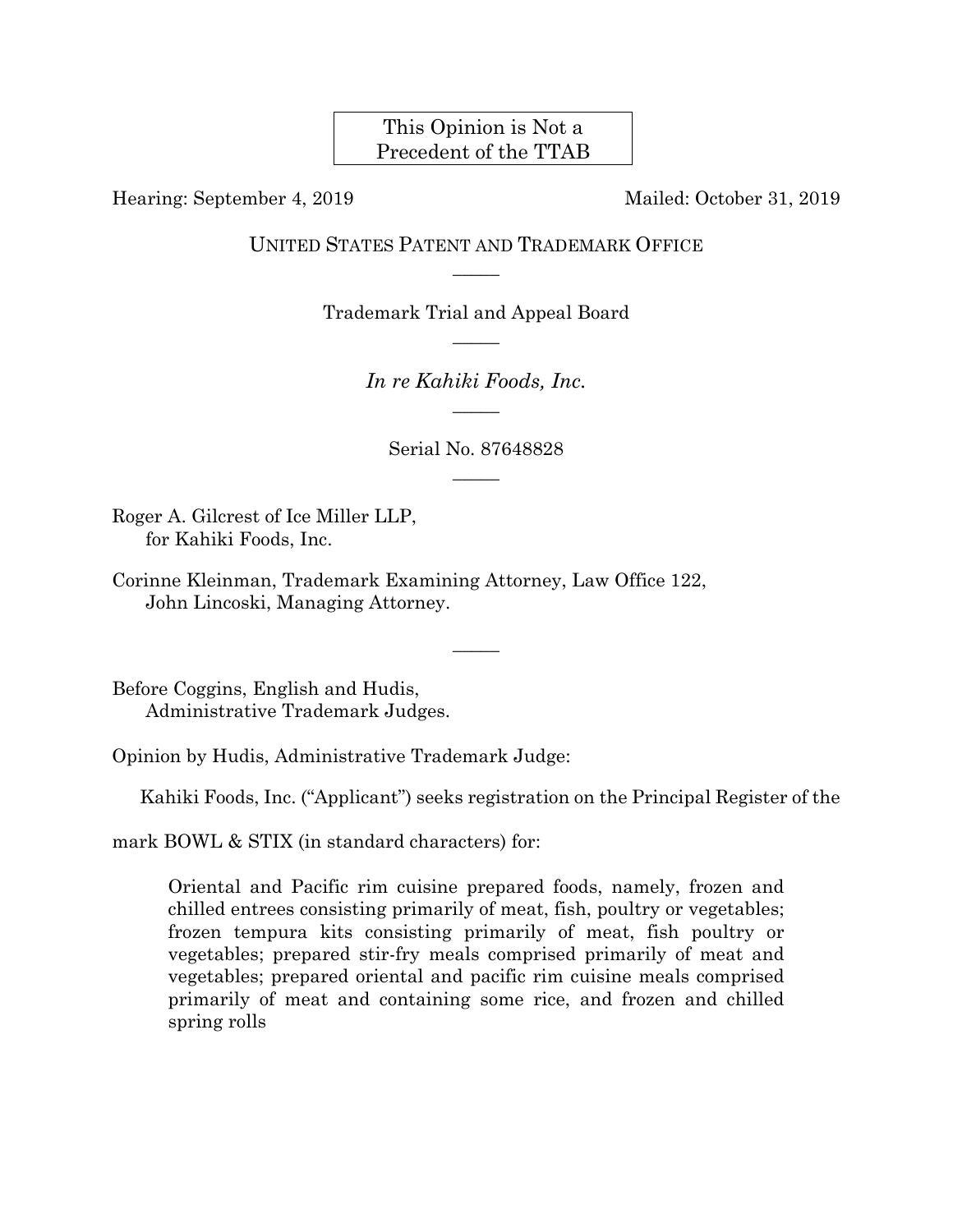$\overline{a}$ 

in International Class 29.1 The Application contains the following Mark Statement: "The mark consists of standard characters, without claim to any particular font style, size, or color."

The Examining Attorney refused registration on the ground that Applicant's specimen of use does not show use in commerce of a substantially exact representation of the applied-for mark in the drawing within the meaning of Trademark Act Sections 1 and 45, 15 U.S.C. §§ 1051 and 1127, and Trademark Rules 2.34(a)(1)(iv) and 2.56(a), 37 C.F.R. §§ 2.34(a)(1)(iv), 2.56(a).

When the refusal was made final, Applicant appealed and requested reconsideration. After the Examining Attorney denied the request for reconsideration, the appeal was resumed. Applicant and the Examining Attorney filed briefs and participated in an oral hearing before the Board. We affirm the refusal to register.

Below and to the left is Applicant's mark as shown in the drawing of the Application. Below and to the right is the specimen of use filed in support of the Application.2

<sup>1</sup> Application Serial No. 87648828 filed on October 17, 2017, under the Trademark Act Section 1(a), 15 U.S.C. § 1051(a), based upon Applicant's claim of first use anywhere and first use in commerce since at least as early as August 14, 2017.

<sup>&</sup>lt;sup>2</sup> Application, TSDR 6-7. Page references herein to the application record refer to the online database of the USPTO's Trademark Status & Document Retrieval ("TSDR") system. All citations to documents contained in the TSDR database are to the downloadable .pdf versions of the documents. References to the briefs on appeal refer to the Board's TTABVUE docket system. Coming before the designation TTABVUE is the docket entry number; and coming after this designation are the page references, if applicable.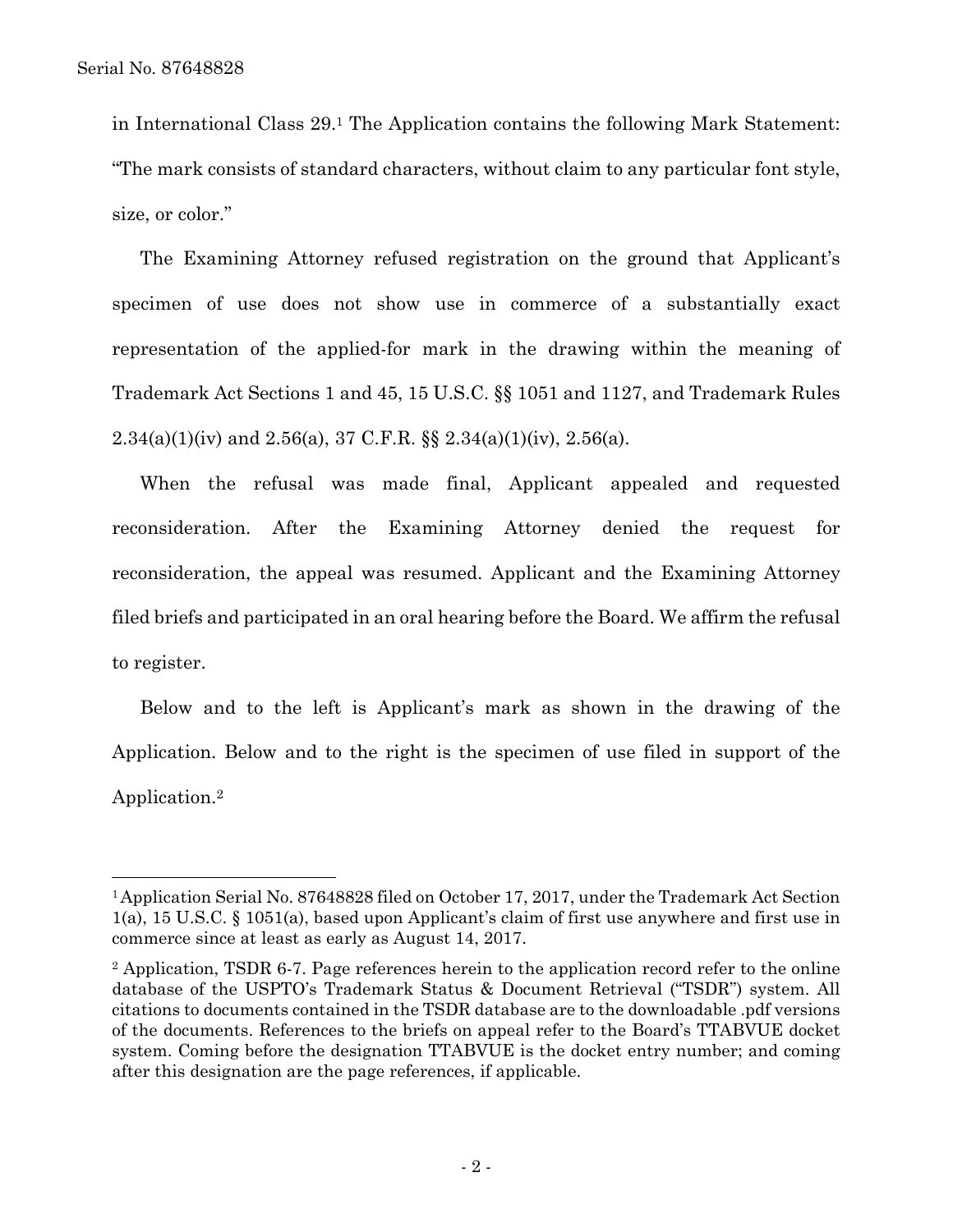Serial No. 87648828

# **BOWL & STIX**

(Drawing)



(Specimen)

## **I. Evidentiary Record**

With the first Office Action, the Examining Attorney made the following items of

record:

- Internet page capture from the online ENGLISH OXFORD LIVING DICTIONARIES of the definition of "Bowl."3
- Internet page capture from Applicant's website promoting Applicant's food products in connection with the mark BOWL & STIX.4
- Internet page capture from the LUVO website promoting the company's prepared food products "in our convenient paperboard bowl."5
- Internet page capture from the HEALTHY CHOICE website promoting the company's prepared food products offered in a bowl.6

<sup>3</sup> Office Action of January 18, 2018, TSDR 7-10.

<sup>4</sup> *Id.*, TSDR 11-14.

<sup>5</sup> *Id.*, TSDR 15-18.

<sup>6</sup> *Id.*, TSDR 19-21.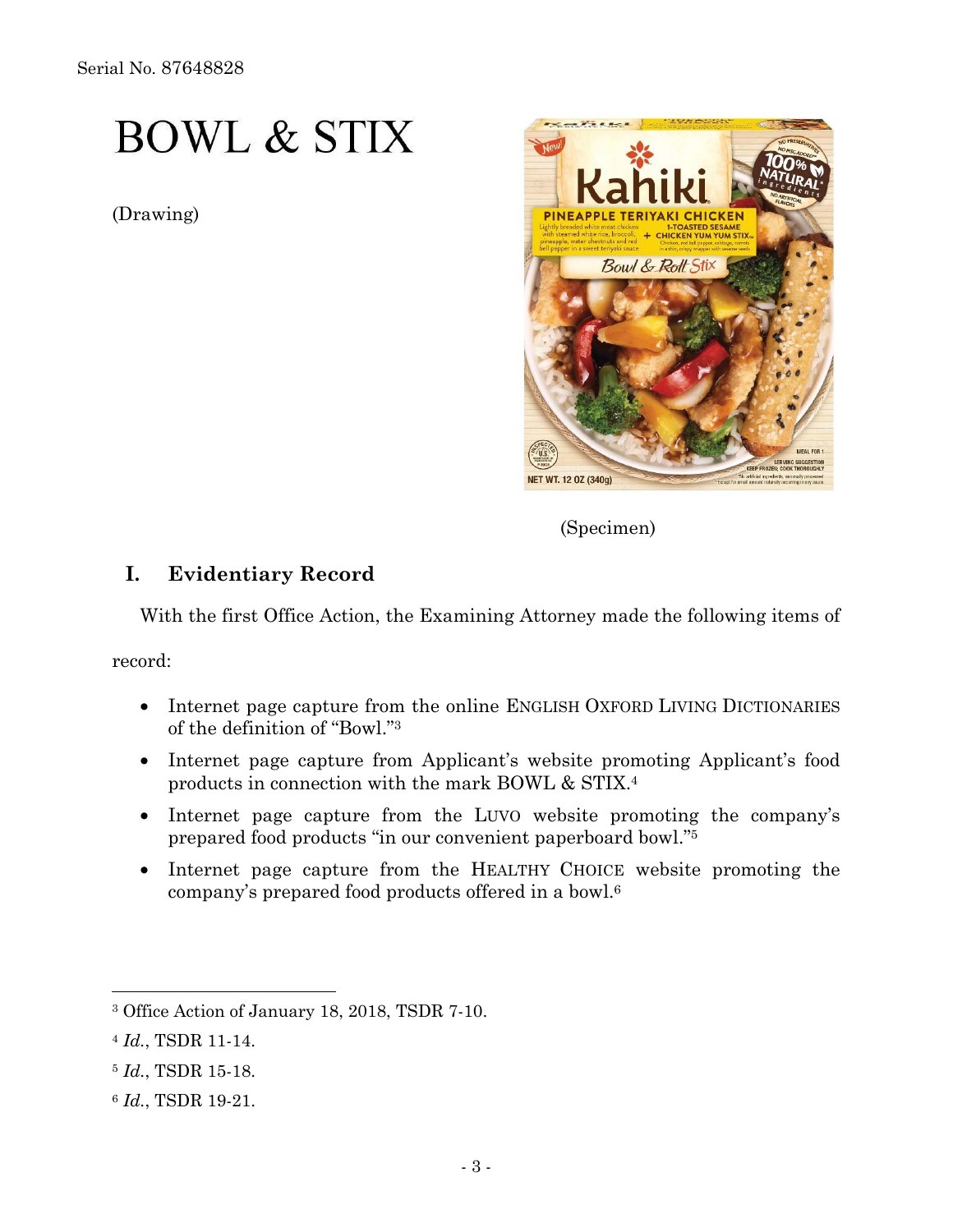- Internet page capture from the KASHI website promoting the company's prepared food products offered in a bowl.7
- Internet page capture from the PRINGLES website promoting the company's prepared food products described as "stix."8
- Internet page capture from the SRIRACHA website promoting the company's seasoning product as "Seasoning Stix."9
- Internet page capture from the online ENGLISH OXFORD LIVING DICTIONARIES of the definition of "Stick."10
- Internet page capture from the FOOD NETWORK website, providing a recipe for "Seafood Spring Rolls 'Sticks' with a Citrus Dipping Sauce."11
- Internet page capture from the EPICURIOUS website, providing a recipe for "Shrimp and Sesame Sticks with Apricot Dipping Sauce."12

With its Response to the first Office Action, Applicant made the following items of

record:

- USPTO TESS page captures of third party registrations for the marks MEIN BOWL, POLO BOWL, HOT-TO-GO BOWLS, NISSIN BOWL NOODLES, BEEF BOWL, BOWL NOODLE SOUP, CANTINA BOWL, MIXING BOWL and KOMAWAY BEST BOWL (Cancelled).13
- Applicant's prior registrations for the marks BOWL AND ROLL and BOWL  $\&$ ROLL.14
- USPTO TESS page captures of third party applications and registrations for marks in which portions have been crossed out and other letters or words are shown above, below or to the side in the nature of visually substituted text. A number of the cited applications have been abandoned and registrations have been cancelled. The following are representative:15

<sup>8</sup> *Id.*, TSDR 24.

<sup>7</sup> *Id.*, TSDR 22-23.

<sup>9</sup> *Id.*, TSDR 25-26.

<sup>10</sup> *Id.*, TSDR 27-36.

<sup>11</sup> *Id.*, TSDR 37-40.

<sup>12</sup> *Id.*, TSDR 41-47.

<sup>13</sup> Response to Office Action of May 21, 2018, TSDR 29-49.

<sup>14</sup> *Id.*, TSDR 50-53.

<sup>15</sup> *Id.*, TSDR 54-91.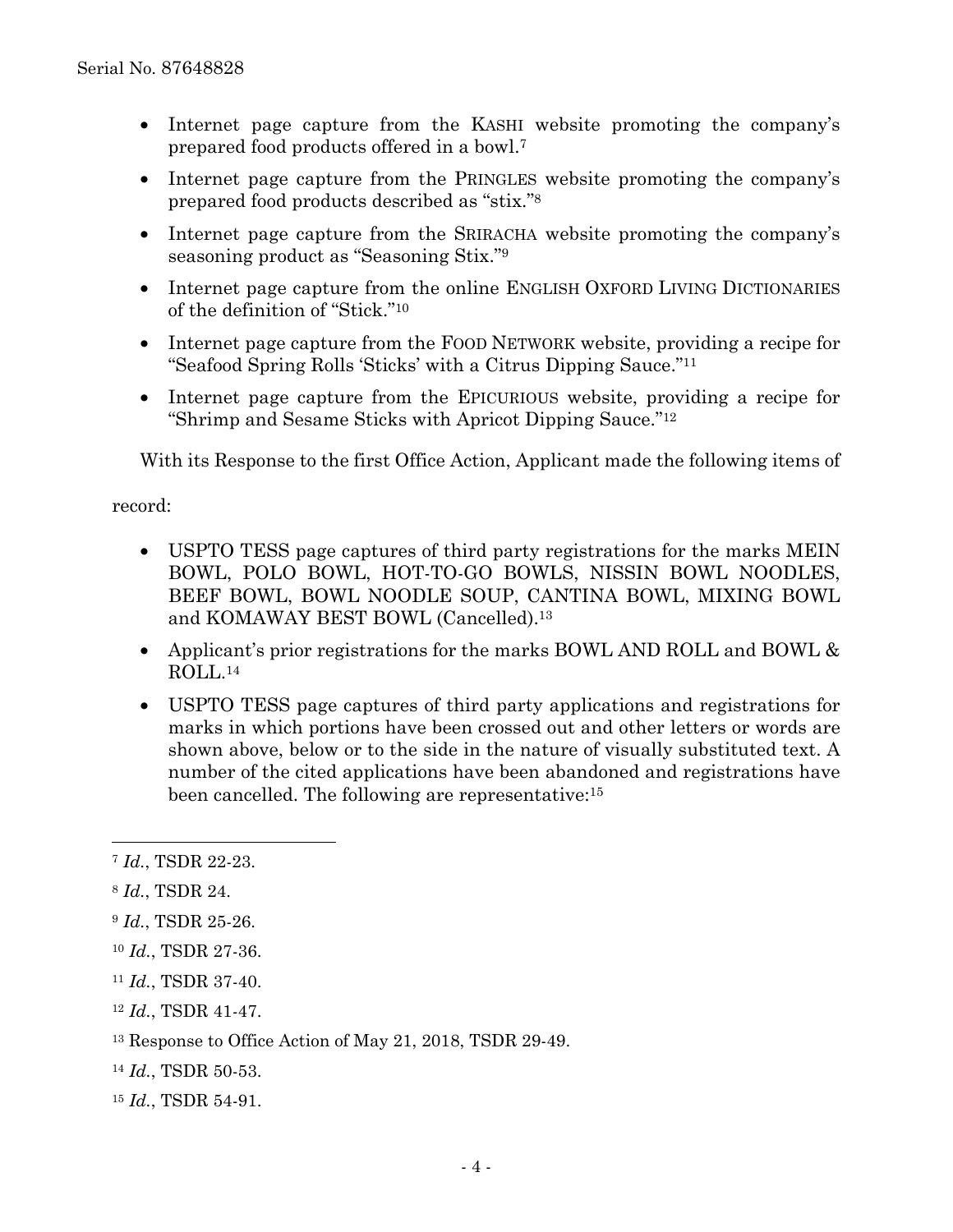- o LONDON GROUP EMBRACING PEOPLE WITH DISABILITIES "with a red overstrike through 'dis' in 'disabilities'"
- o THE BASICS SEX WITH DR. MO "the sics of Basics is crossed out with a fuchsia x. Sex is written above the crossed out text, with Dr. Mo … written below the crossed out text."
- o EASY DOES DID IT. "the word 'DOES' … is crossed out with a stylized half circle line that is followed by the words 'DID' and 'IT."
- o PROUDLY MADE GROWN IN AMERICA "with the term 'Made' crossed out and the term 'Grown' above." (Application Abandoned)
- o NOT US P "with a crossed out P" (Application Abandoned)
- o DREAMER DOER "the word 'Dreamer' [is] crossed out above the word 'Doer'." (Application Abandoned)
- o WAIT 'TIL NEXT. .. 2016 THIS YEAR! "The word next is crossed out." (Application Abandoned)
- o WAIT 'TIL NEXT THIS YEAR "with the word NEXT crossed out" (Application Abandoned)
- o NOLA HOLLYWOOD "the term 'HOLLYWOOD' [is shown] with 'HOLLY' crossed out, and the stylized term 'NOLA' featured above the crossed-out 'HOLLY'."
- o CARPE JUVENIS DIEM DON'T JUST SEIZE THE DAY. SEIZE YOUR YOUTH. "with the word 'DIEM' crossed out and the word 'JUVENIS' positioned above it in a stylized script."
- o YOU ARE WHAT YOU EAT APPLY "with the word 'EAT' crossed out" (Application Abandoned)
- o HEART FAILURE SUCCESS PROGRAM "[t]he word 'Failure' is crossed out with a red diagonal line from the upper left of the corner to the lower right corner of the word. Above the word 'Failure,' starting above the letter 'I' is the word 'Success' written in red and angled slightly upward."
- USPTO TESS page captures of third party intent-to-use applications for marks in which portions have been crossed out and other letters or words are shown above, below or to the side in the nature of visually substituted text:16
	- o NOLA HOLLYWOOD "the term 'HOLLYWOOD' [is shown] with 'HOLLY' crossed out, and the stylized term 'NOLA' featured above the crossed-out 'HOLLY'." [As noted above, this application matured to registration]

<sup>16</sup> *Id.*, TSDR 92-120.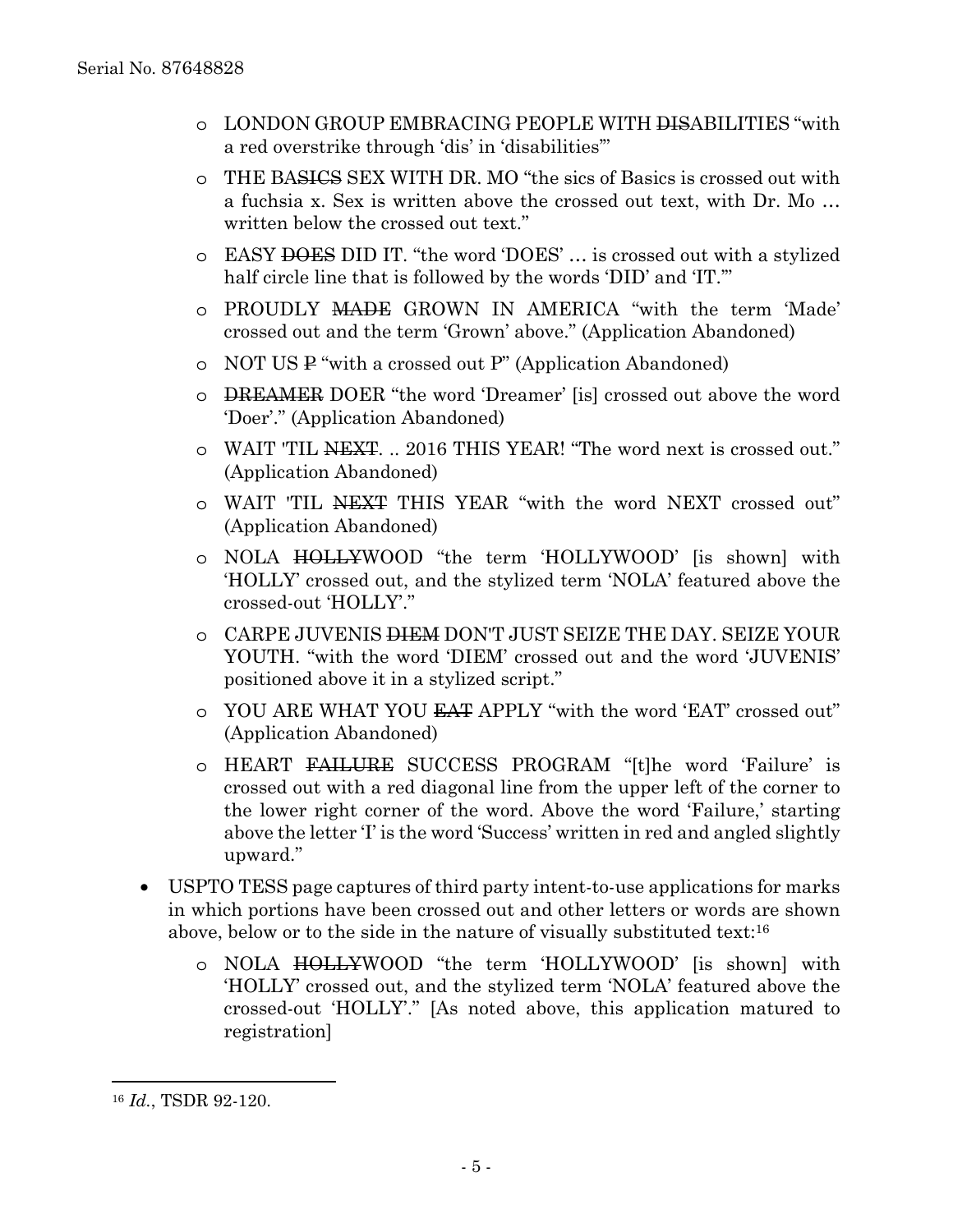- o \$TREET DREAM\$ WHAT WOULD YOU TRADE FOR ONE TEN MILLION? "with the word 'ONE' crossed out with a red 'X' and replaced with the ... word 'TEN'." (Application Abandoned)
- o ALL THINGS WINGS CONSIDERED with "the word 'THINGS' crossed out" [This application matured to registration]
- o HEAVEN HELL YEAH! "with … the word hell … crossed out with an x". (Application Abandoned)

The Examining Attorney did not make any evidence of record with the final Office

Action; and Applicant did not make any evidence of record with its Request for

Reconsideration.

With the denial of Applicant's Request for Reconsideration, the Examining

Attorney made the following items of record:

- Internet page capture from the THOUGHTCO website, showing an article entitled "When and How to Use Strikethrough"17
- WIKIPEDIA definition of "Strikethrough"<sup>18</sup>
- Internet page capture from the GRAMMARLY blog, showing an article entitled "Strikethrough and Why It's so Popular"19
- Internet page capture from the NEW YORK TIMES website, showing an article entitled "Crossing Out, for Emphasis"20
- Internet page capture from THE BRANDING JOURNAL website, showing an article entitled "From 'Brian's Wish' to 'Shatterproof': a brilliant rebrand strategy for an American NGO"21
- Internet page capture from THESEMPOST website, showing an article entitled "Using Strikethrough Text on Google AdWords Ads"22

 $\overline{a}$ 

<sup>20</sup> *Id.*, TSDR 20-25.

<sup>&</sup>lt;sup>17</sup> Denial of Request for Reconsideration of December 31, 2018, TSDR 5-11.

<sup>18</sup> *Id.*, TSDR 12-15.

<sup>19</sup> *Id.*, TSDR 16-19.

<sup>21</sup> *Id.*, TSDR 26-32.

<sup>22</sup> *Id.*, TSDR 33-38.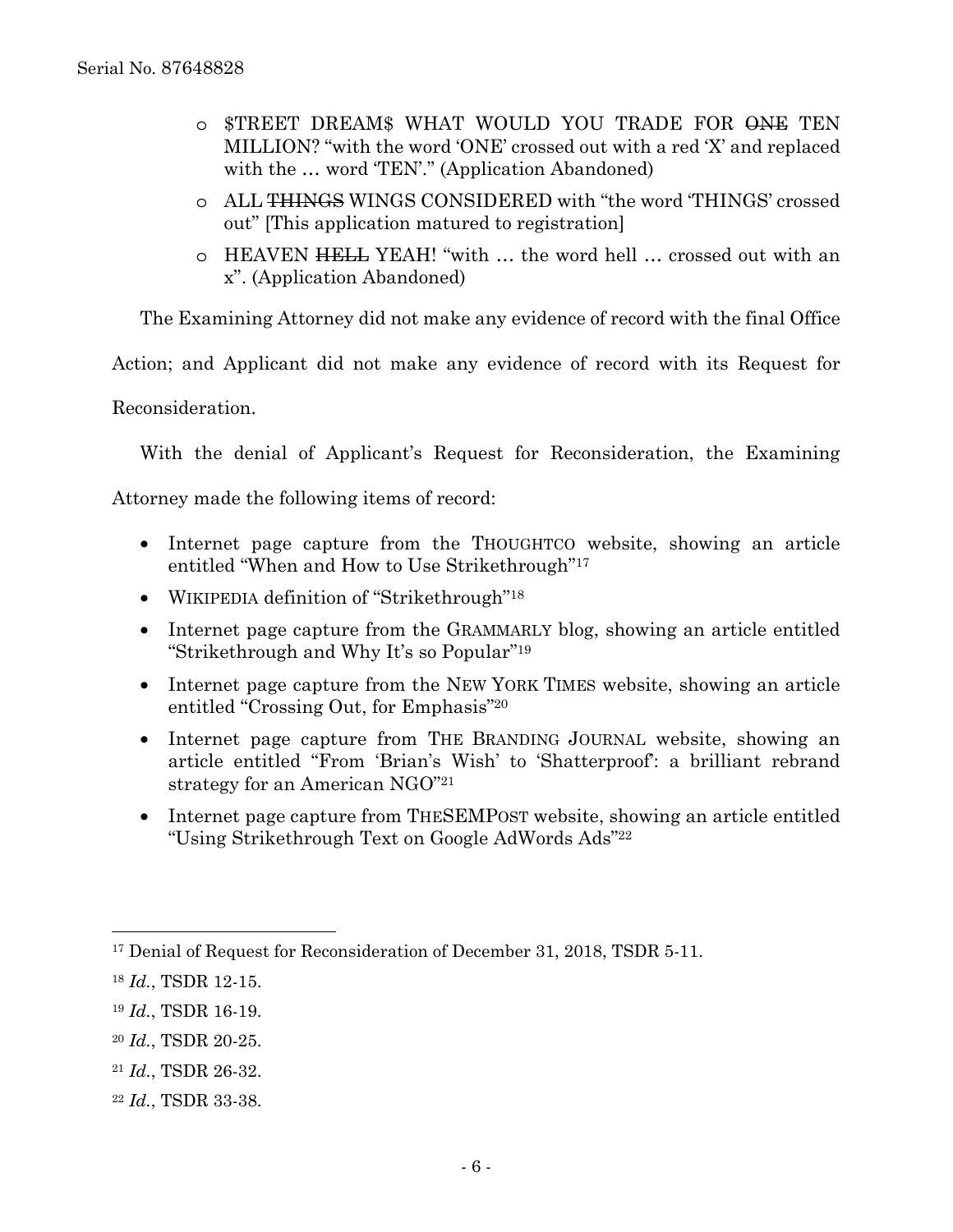- Internet page capture from the FRITINANCY blog, showing an article entitled "Stricken"23
- Internet page capture from the UXMOVEMENT website, showing an article entitled "7 Design Strategies for a Successful Pricing Table"24
- Internet page capture from the SEER website, showing an article entitled "10" Quick Ways to Increase your Site's Conversion Rate"25

## **II. Applicable Law**

 A use-based trademark application must include one specimen for each class, showing use of the mark in commerce on or in connection with the goods. Trademark Act Section 1(a), 15 U.S.C. § 1051(a)(1); Trademark Rules 2.34(a)(1)(iv), 2.56(a), 37 C.F.R. §§ 2.34(a)(1)(iv), 2.56(a). If the specimen submitted does not show **the applied-for mark**, the Examining Attorney will refuse registration because the applicant has not provided evidence of use of the applied-for mark in commerce pursuant to Trademark Act Sections 1 and 45, 15 U.S.C. §§ 1051 and 1127. In other words, "the mark must be a substantially exact representation of the mark as used on or in connection with the goods." Trademark Rule 2.51(a), 37 C.F.R. § 2.51(a).

 The drawing of an application shows the mark sought to be registered. Trademark Rule 2.52, 37 C.F.R. § 2.52. The main purpose of the drawing is to provide notice of the nature of the mark sought to be registered. The mark in the drawing must agree with the mark as used on the specimen in a use-based application. *See* TRADEMARK MANUAL OF EXAMINING PROCEDURE (TMEP) (Oct. 2018) § 807.

l

<sup>23</sup> *Id.*, TSDR 39-55.

<sup>24</sup> *Id.*, TSDR 56-70.

<sup>25</sup> *Id.*, TSDR 71-84.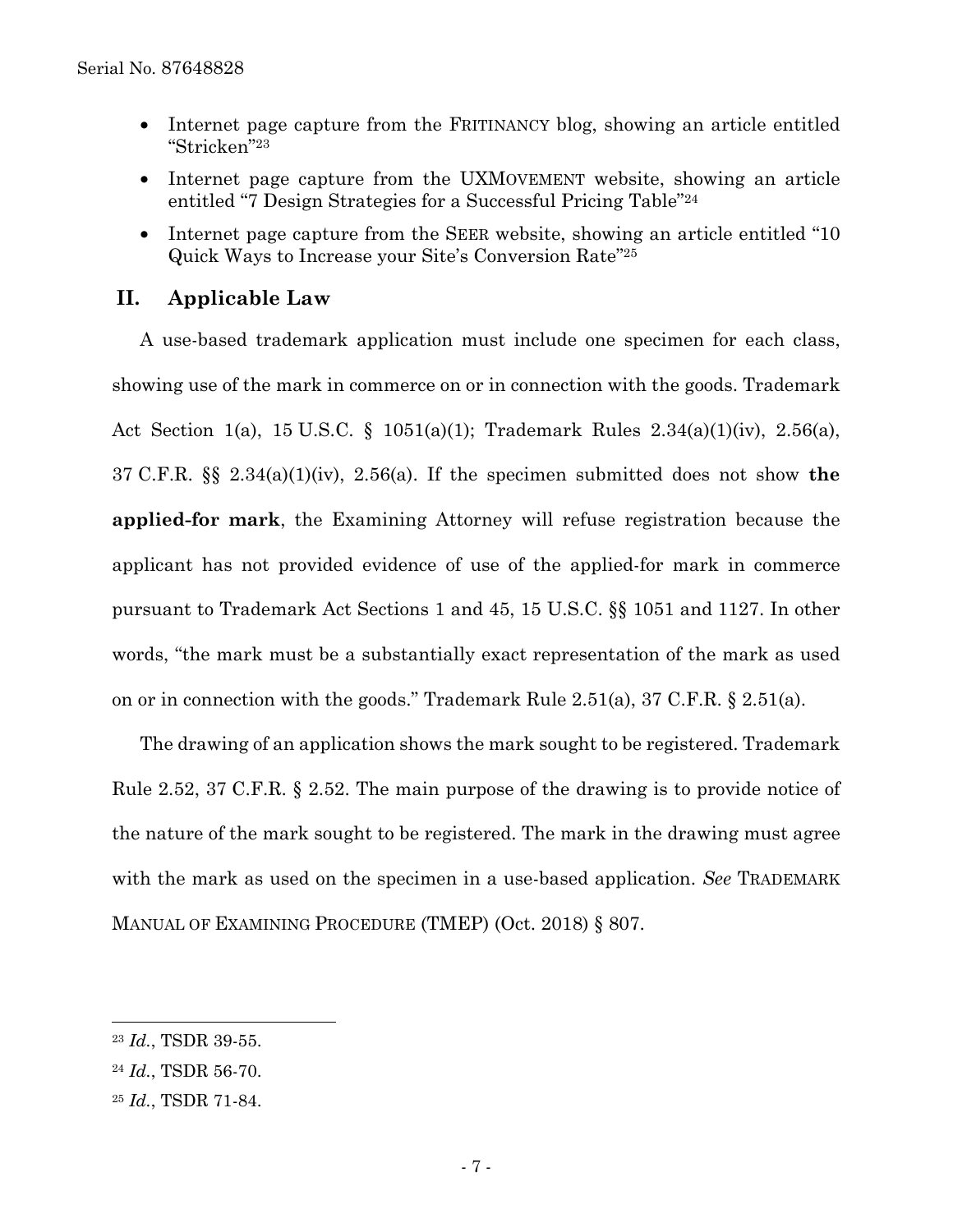There are two types of trademark application drawings, "standard character (typed) drawings" and "special form drawings." *See* Trademark Rules 2.52(a)-(b); 37 C.F.R. §§ 2.52(a)-(b). A standard character (typed) drawing of the mark is one comprising "words, letters, numbers, or any combination thereof without claim to any particular font style, size, or color" Trademark Rule 2.52(a), 37 C.F.R. § 2.52(a).

An applicant may submit a standard character drawing if:

(1) The application includes a statement that the mark is in standard characters and no claim is made to any particular font style, size, or color;

(2) The mark does not include a design element;

(3) All letters and words in the mark are depicted in Latin characters;

(4) All numerals in the mark are depicted in Roman or Arabic numerals; and

(5) The mark includes only common punctuation or diacritical marks."

Trademark Rules 2.52(a)(1)-(5), 37 C.F.R. §§ 2.52(a)(1)-(5).

 "Applicants who seek to register a mark that includes a two or three-dimensional design; color; and/or words, letters, or numbers or the combination thereof in a particular font style or size must submit a special form drawing." Trademark Rule 2.52(b), 37 C.F.R. § 2.52(b). A special form drawing "presents a mark comprised, in whole or in part, of special characteristics such as elements of design or color, style(s) of lettering, or unusual form(s) of punctuation." TMEP § 807.04(a). "A special form drawing is required if words, letters, or numerals are presented in a distinctive form that engenders an uncommon or 'special' commercial impression that would be altered or lost were registration to issue based on a standard character drawing." TMEP § 807.04(b).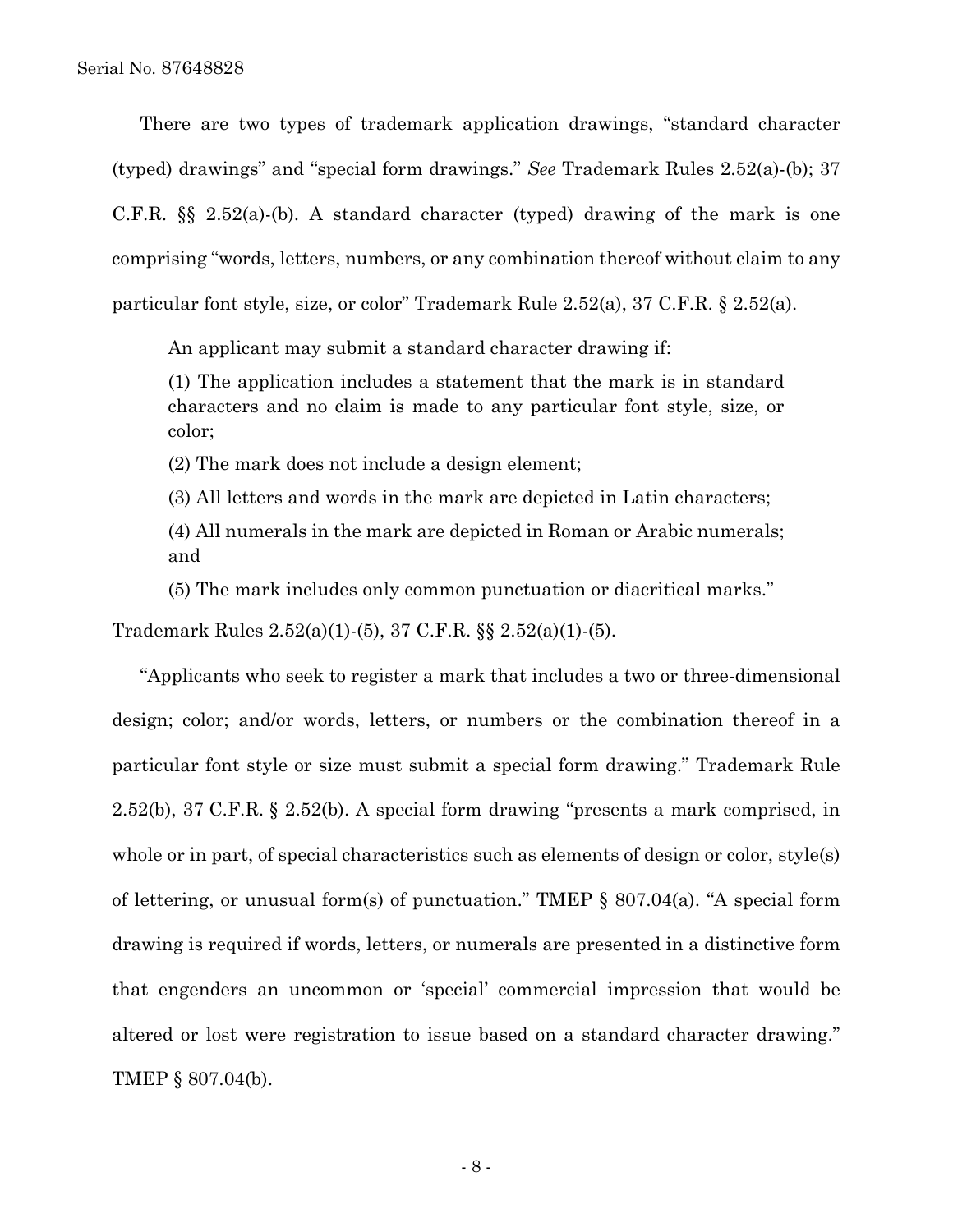For example, where punctuation marks on the submitted specimen result in a mark with a different commercial impression than the mark shown on the standard character (typed) drawing, the drawing cannot be amended to add the punctuation because it would result in a material alteration. Therefore, the applicant would be required to submit a new specimen showing the mark without the punctuation (if it is able to do so). *See In re Guitar Straps Online LLC*, 103 USPQ2d 1745, 1751-52 (TTAB 2012) (finding the mark GOT STRAPS on the drawing not a substantially exact representation of the mark GOT STRAPS? on the specimen).

 "The commercial impression of a mark is engendered by the mark as a whole and, more often than not, by the particular display or arrangement of the components thereof." *In re United Servs. Life Ins. Co.*, 181 USPQ 655, 656 (TTAB 1973) (holding FOR LIFE INSURANCE SEE US not registrable without a special form drawing because the specimen showed the "US" portion of the mark in significantly larger lettering and underlined, suggesting a double entendre because "US" could stand for applicant's name "United Services" or for the pronoun "us"). Therefore:

the proper test as to the suitability of a typed drawing is whether the mark that is stylized or has a design element engenders an uncommon or "special" commercial impression that would be altered or lost were registration to issue based on a typed drawing. … Each case requires a careful factual analysis of whether the stylized features evidenced by the specimens of use of a mark sought to be registered in typed form are sufficiently ancillary to the mark's natural commercial impression that representation in typed form may be accepted as appropriate.

*In re Morton Norwich Prods., Inc.*, 221 USPQ 1023, 1023 (TTAB 1983) (holding LABID not registrable without a special form drawing because the specimen showed the letter "a" in smaller lettering with a diacritical accent that set off the "BID"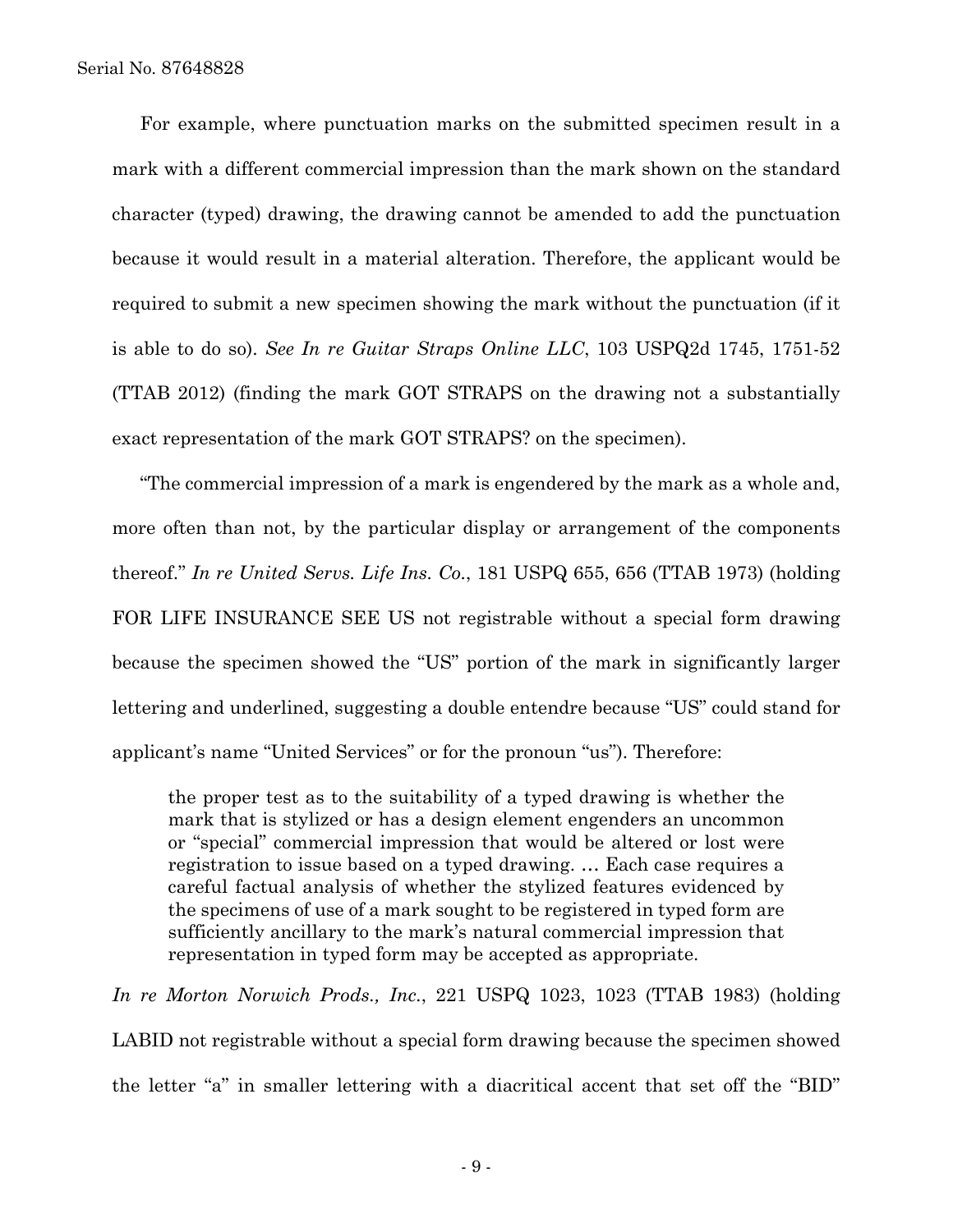portion of the mark, when the word "BID" had an accepted meaning as applied to drug prescriptions, i.e., "twice a day").

 In short, "the mark as actually used must not be so entwined (physically or conceptually) with other material that it is not separable from it in the mind of the consumer." *In re Yale Sportswear Corp.*, 88 USPQ2d 1121, 1123 (TTAB 2008) (affirming refusal to register because applicant's drawing of the mark presented as UPPER 90 was not a substantially exact representation of the mark as used in commerce in the form UPPER 90°) (citing *In re Chem. Dynamics Inc.*, 839 F.2d 1569, 5 USPQ2d 1828, 1830 (Fed. Cir. 1988)). *See also In re AFG Indus. Inc*., 17 USPQ2d 1162, 1164 (TTAB 1990) (special form drawing is required for marks that contain superscripts, subscripts, exponents, or other characters that are not in the USPTO's standard character set.)

### **III. Arguments and Analysis**

 Applicant does not disagree with the requirements of the above-cited provisions of the Trademark Act, the Trademark Rules of Practice, the TMEP or the holdings of our decisions discussed above. Applicant argues that the factual underpinnings of the cited decisions are inapplicable here, because the marks involved in those cases did not involve overstricken letters that eliminated words.26

The core of Applicant's argument is that:

The subject mark [in Applicant's specimen] simply uses an overstricken word as would be done in normal text editing practice (and that would immediately be perceived as such), and leaves the viewer with the singular impression that the product is called "BOWL & STIX" (rather

<sup>26</sup> Applicant's Brief, 14 TTABVUE 7, 9-10, 15, and 18.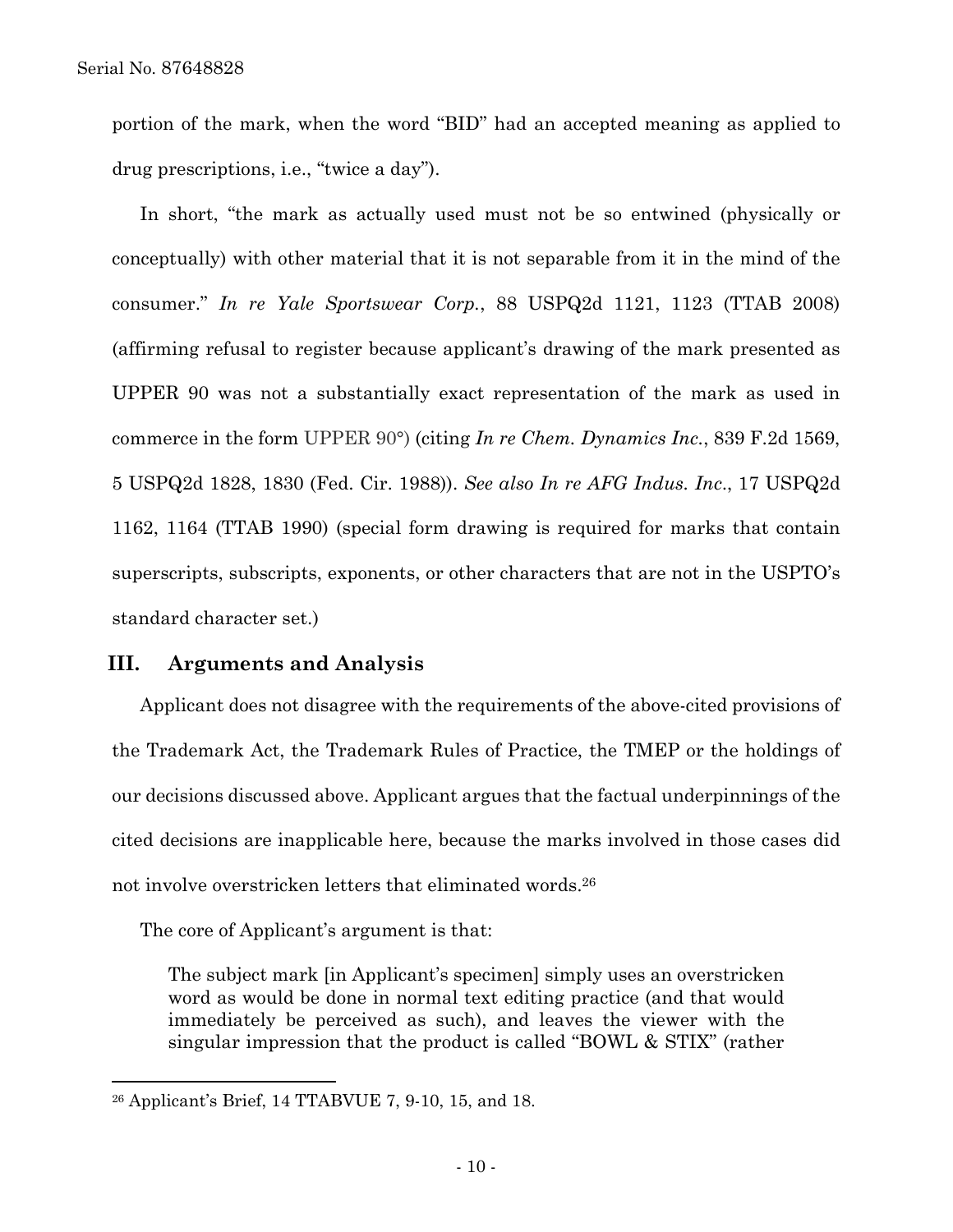than BOWL & ROLL). … That is, the specimen, even though it eliminates the word ROLL, is substantively identical to the drawn mark BOWL & STIX, and thus the drawing indeed substantially exactly represents the mark as used in commerce … as demonstrated by the specimen.27

In support of its argument that the mark BOWL & STIX should be registered based upon the specimen made of record, Applicant cites to and made of record a number of third party applications and registrations for marks in which portions have been crossed out and other letters or words are shown above, below or to the side in the nature of visually substituted text. A number of the cited applications have been abandoned and registrations have been cancelled.28

 Third-party applications are evidence only of the fact that they have been filed, *In re Toshiba Med. Sys. Corp.*, 91 USPQ2d 1266, 1270 n.8 (TTAB 2009), and have no probative value. Abandoned applications have "'no probative value other than as evidence that the applications [were] filed.'" *Edwards Lifesciences Corp. v. VigiLanz Corp.*, 94 USPQ2d 1399, 1403 n.4 (TTAB 2010). An expired or cancelled registration is evidence of nothing but the fact that it once issued. *Sunnen Prods. Co. v. Sunex Int'l Inc.*, 1 USPQ2d 1744, 1747 (TTAB 1987).

 As to the active third party registrations cited and made of record by Applicant, "[i]t has been said many times that each case must be decided on its own facts." *In re Eagle Crest Inc.*, 96 USPQ2d 1227, 1229 (TTAB 2010) (internal citation omitted). *See also*, *In re Nett Designs Inc.,* 236 F.3d 1339, 57 USPQ2d 1564, 1566 (Fed. Cir. 2001)

<sup>27</sup> *Id*., 14 TTABVUE 11.

<sup>&</sup>lt;sup>28</sup> Response to Office Action of May 21, 2018, TSDR 54-120; Applicant's Brief, 14 TTABVUE 10-12.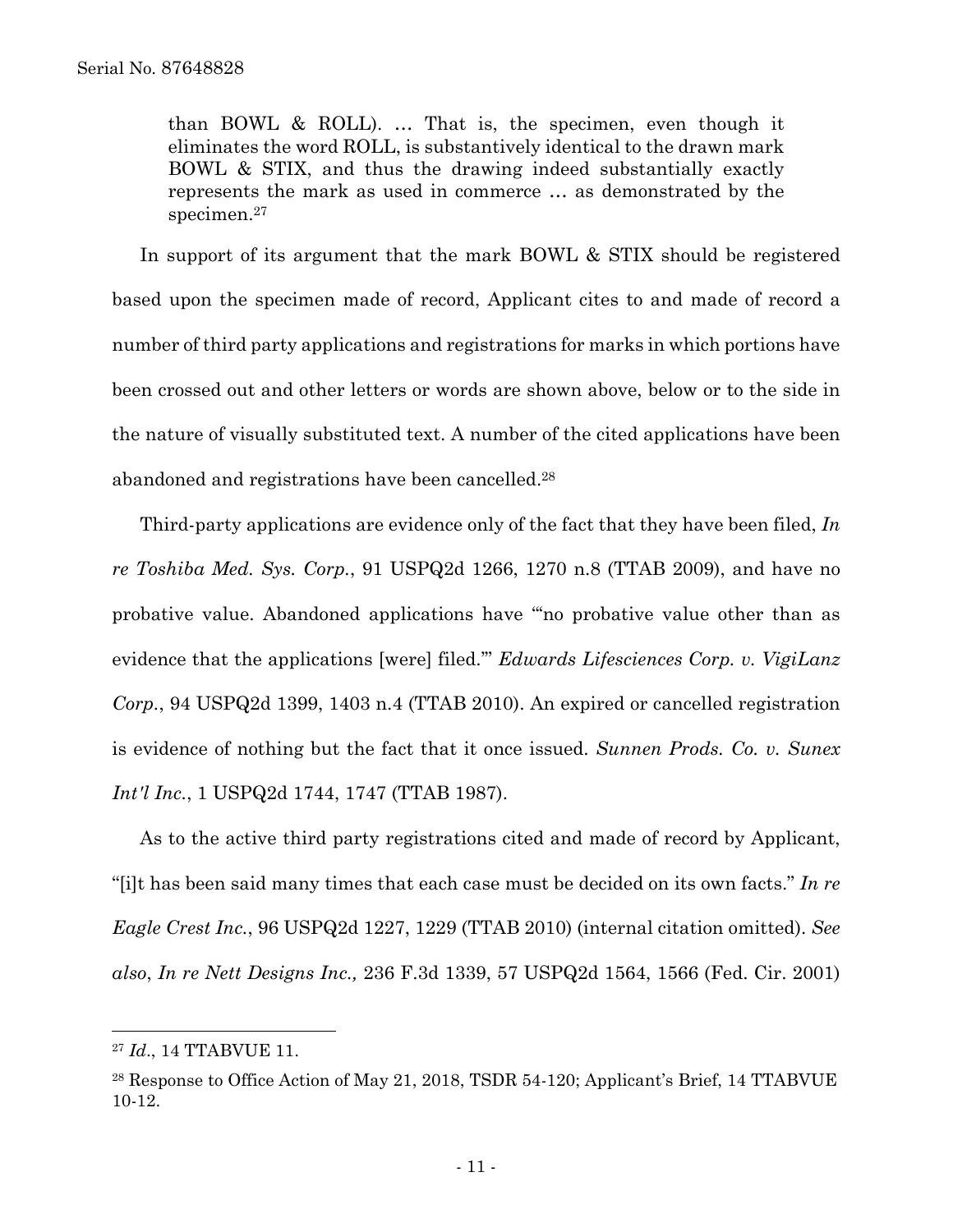("Even if some prior registrations had some characteristics similar to [Applicant's] application, the PTO's allowance of such prior registrations does not bind the Board or this court."). *See also In re Cordua Rests., Inc.*, 823 F.3d 594, 118 USPQ2d 1632, 1635 (Fed. Cir. 2016) (the USPTO must "examine all trademark applications for compliance with each and every eligibility requirement" regardless of the prior treatment of applications involving similar marks). "Neither the Board nor any Trademark Examining Attorney is bound by decisions of Examining Attorneys to register prior marks." *In re USA Warriors Ice Hockey Program, Inc.*, 122 USPQ2d 1790, 1793 n.10 (TTAB 2017). *See also In re Merrill Lynch, Pierce, Fenner & Smith Inc*., 828 F.2d 1567, 4 USPQ2d 1141, 1142 (Fed. Cir. 1987) ("Each application for registration must be considered on its own merits."). These prior decisions are particularly apt here, given that Applicant did not make of record the specimens submitted during prosecution of the underlying applications to these third-party registered marks.

 Applicant further argues, without factual support, that (1) a normal reading of the mark on the specimen of record is BOWL & STIX, with everything else on the specimen being merely extraneous and given no textual pronunciation or meaning, and (2) if a consumer were asked to recommend Applicant's goods to someone else, having seen the specimen of record, he or she would identify the product as BOWL & STIX.29 There is nothing in the record to justify these conclusions, and "[a]ttorney

<sup>29</sup> Applicant's Brief, 14 TTABVUE 15, 20.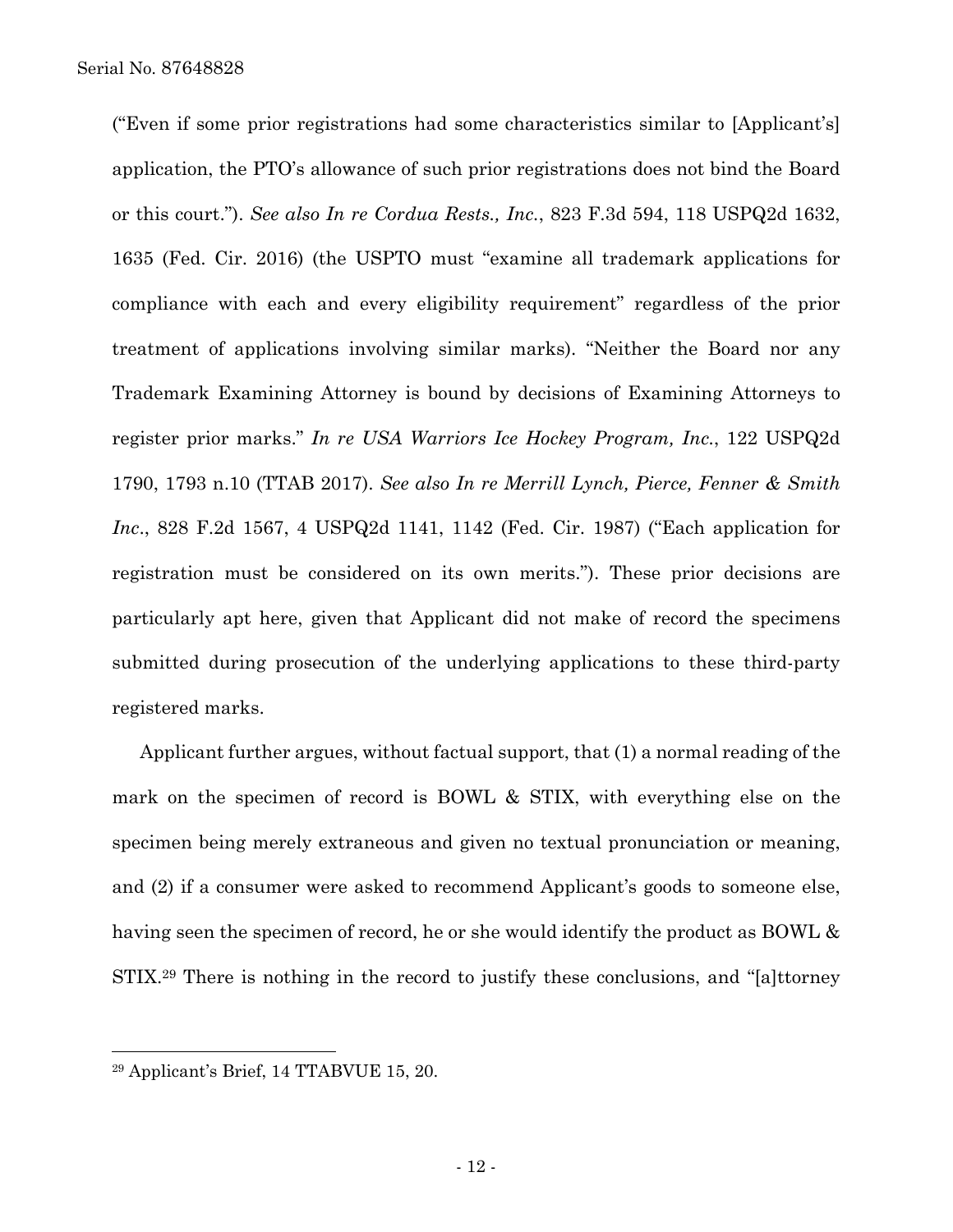argument is no substitute for evidence." *Zheng Cai v. Diamond Hong, Inc.*, 901 F.3d 1367, 127 USPQ2d 1797, 1799 (Fed. Cir. 2018) (quoting *Enzo Biochem, Inc. v. Gen-Probe, Inc.*, 424 F.3d 1276, 76 USPQ2d 1616, 1622 (Fed. Cir. 2005)).

 The Examining Attorney argues that the marks in the drawing and specimen are not substantially exact, as required by Trademark Rule 2.51(a), because "the mark on the specimen includes stylization and/or a design element (the crossed out wording 'ROLL' and substitute term 'STIX') that creates an uncommon or 'special' commercial impression."30 In other words, says the Examining Attorney, "when the mark on the specimen is displayed in such a way that it conveys something more than what the standard character drawing is conveying or can convey with standard characters, then the drawing is not a substantially exact representation of the mark as it appears on the specimen."31

 In support of the Office's position, the Examining Attorney cites to articles from the THOUGHTCO, GRAMMARLY, NEW YORK TIMES, THE BRANDING JOURNAL, THESEMPOST, FRITINANCY, UXMOVEMENT and SEER websites reporting that crossedout words accompanied by replacement wording can demonstrate: textual irony, the history of document changes, the deliberate change of thought, a way of saying something without really saying it, ironic commentary, rebranding by the change of commercial impression, an eye-catching form of advertising, a dual meaning, and an

<sup>30</sup> Examining Attorney's Brief, 16 TTABVUE 4-5, 11.

<sup>31</sup> *Id.*, 16 TTABVUE 6.